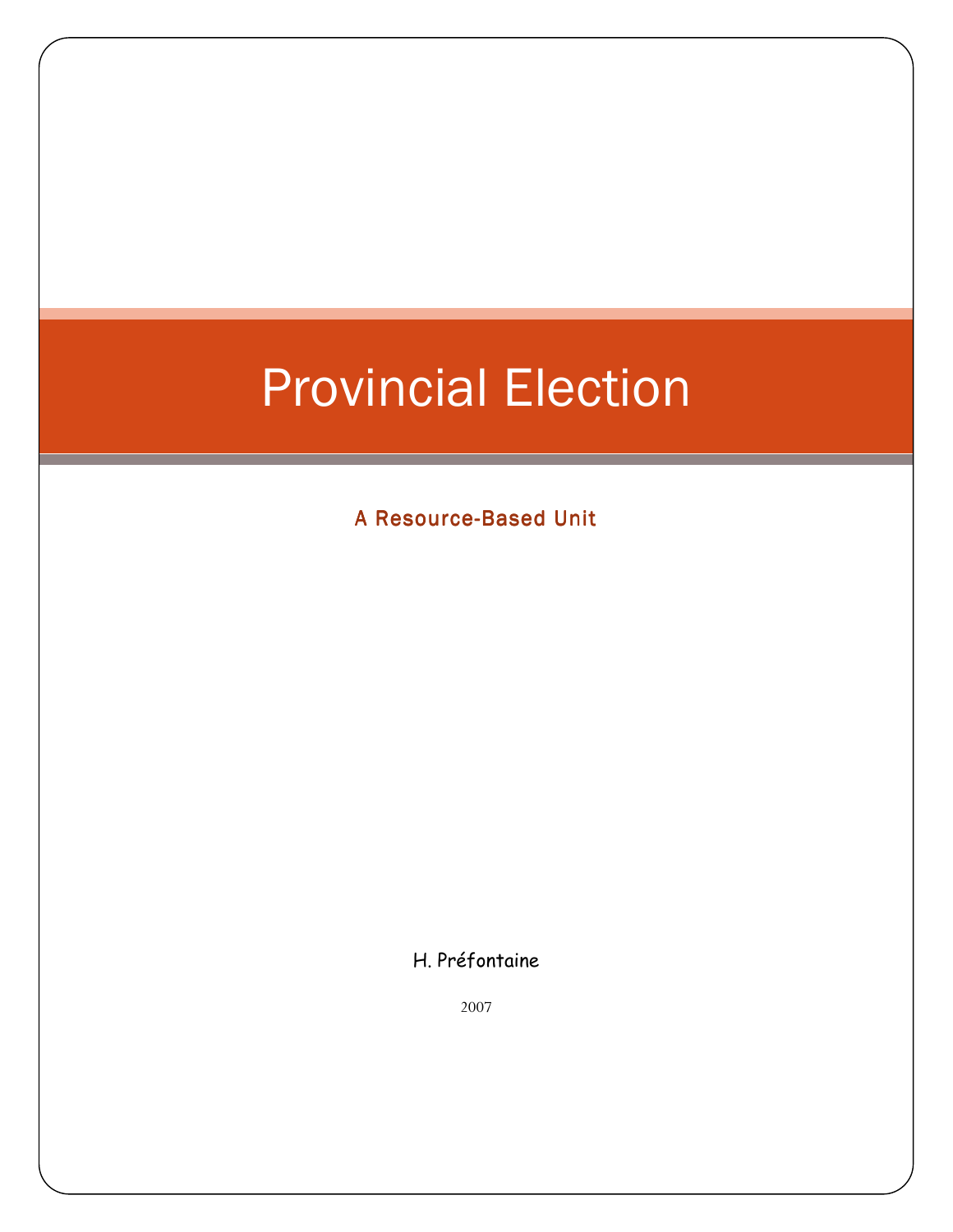### **Provincial Election**

### A Resource-Based Unit

Goal: Have students become aware of the political parties in Saskatchewan as well as their leaders and local candidates.

#### Materials:

- Pictures of Candidates (without names)
- Pictures of Candidates (with names)
- Student Activity Sheets :
	- Provincial Election 2007: Candidate Research
	- Provincial Election 2007: Political Party Research
	- Provincial Election 2007: Invent a Political Party
	- Provincial Election 2007: Treasure Hunt

#### Lesson 1

- Divide class into four groups by making 'Candidate Puzzles'.
	- 1. Have the pictures of the candidates, the pictures without names, cut up into the number of students in your class.
	- 2. Distribute the puzzle pieces and ask students 'to construct' the puzzles by having them search for the other pieces by looking at the puzzle pieces the other students are holding.
	- 3. Once the 'puzzles' have been constructed, ask students in their groups to guess whose picture they have as well as what important event is taking place in Saskatchewan.
- Have students research their assigned candidate as a group. (Each student completes the activity sheet Provincial Election 2007: Candidate Research)

### Lesson 2

- Explain the following vocabulary:
	- Crown corporation : business owned by the government such as SaskTel, SaskPower, SaskEnergy
	- Political platform: a declaration of the principles adopted by a political party; campaign promises

Provincial Election | 1/1/2007 Provincial Election | 1/1/2007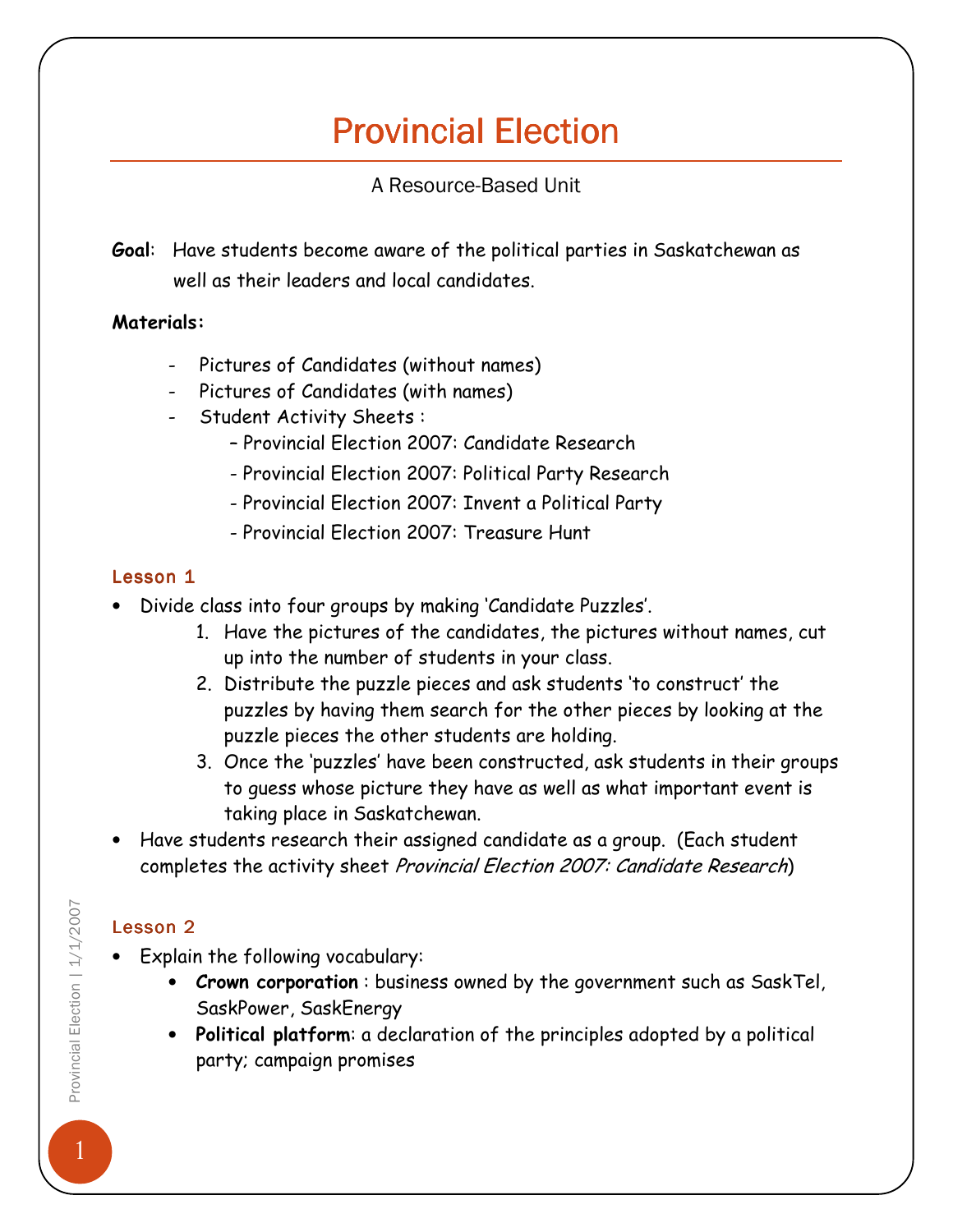- Constituency: an electoral district; area the candidate represents such as Prince Albert Carlton or Prince Albert Northcote
- Have students, in their assigned groups, research facts about the political party of their assigned candidate. (Activity Sheet: Provincial Election 2007: Political Party Research)

#### Lesson 3

• Have each student invent a fictitious party and candidate. (Activity Sheet: Provincial Election 2007: Invent a Political Party)

#### Lesson 4

• Choose a newspaper article (or have the students choose their own newspaper article about the provincial election) and have the students find the 5Ws.

#### **Ongoing Activity**

- Treasure Hunt: (Activity Sheet for the teacher to keep score: Provincial Election 2007: Treasure Hunt)
	- The groups formed during lesson 1 are invited to participate in the treasure hunt. Groups are asked to gather the following items from home to gain points for their team:
		- A newspaper article: 2 points
		- A pamphlet, booklet or other printed document representing a political party: 3 points
		- A candidate: 10 points

#### Resources:

Saskatchewan Liberal Party - www.saskliberal.sk.ca

Saskatchewan Party - www.saskparty.com/index.cfm?page=3

Saskatchewan New Democrats Party- www.saskndp.com

Green Party of Saskatchewan- www.greenpartysask.ca

**Tip:** If you do not have access to the computer lab, print off one copy of the biography and the political platform for each group.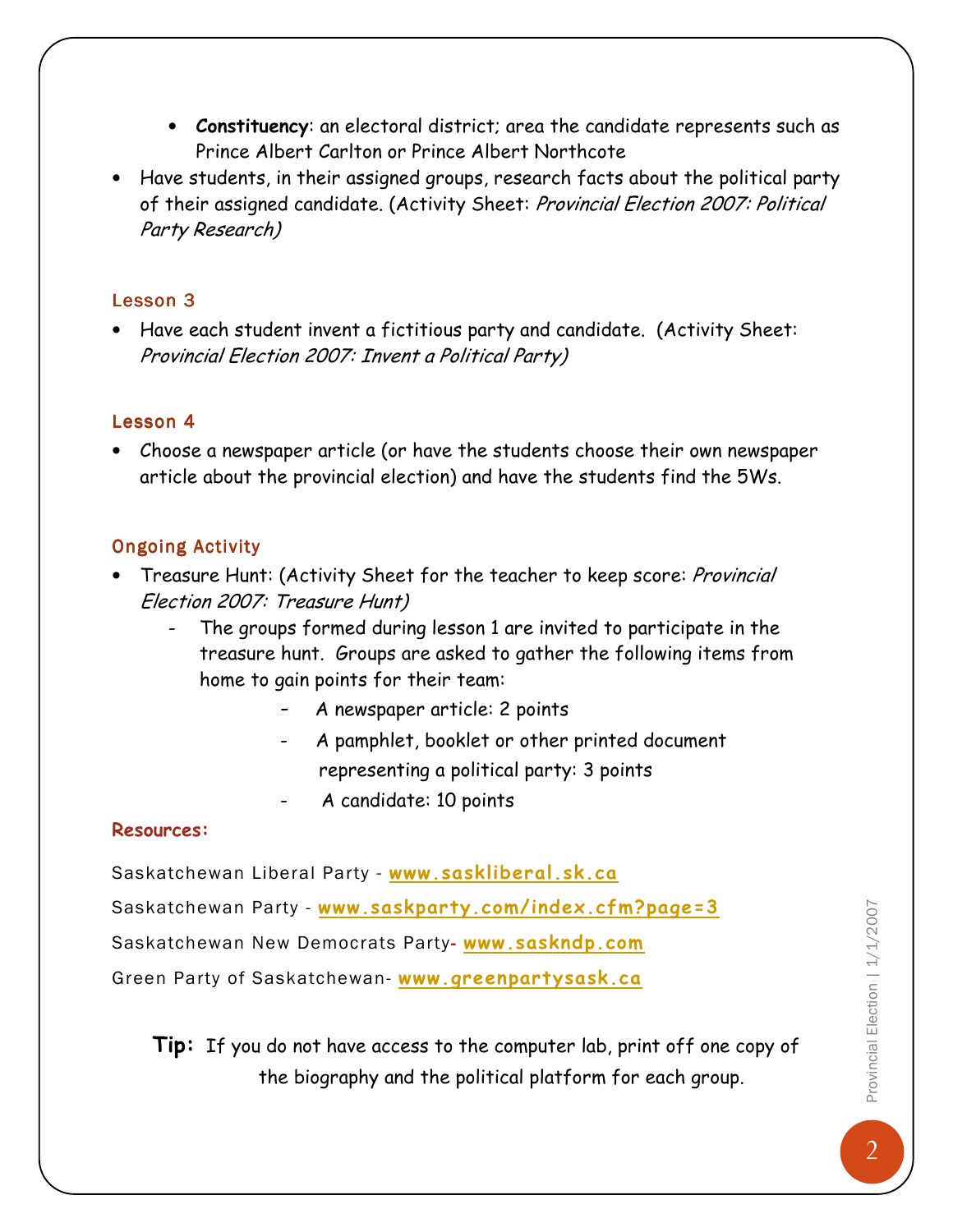### ELECTION PHOTOS

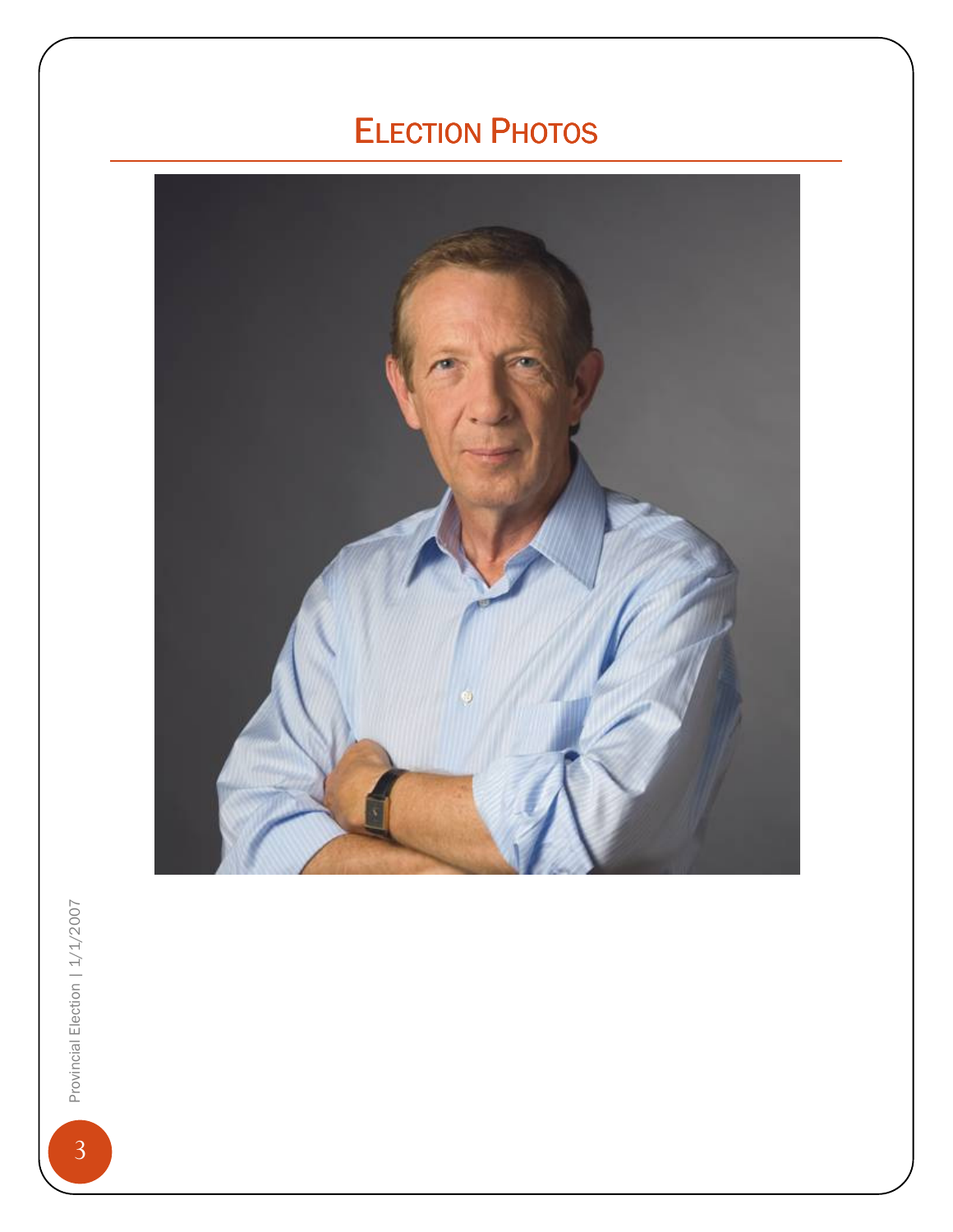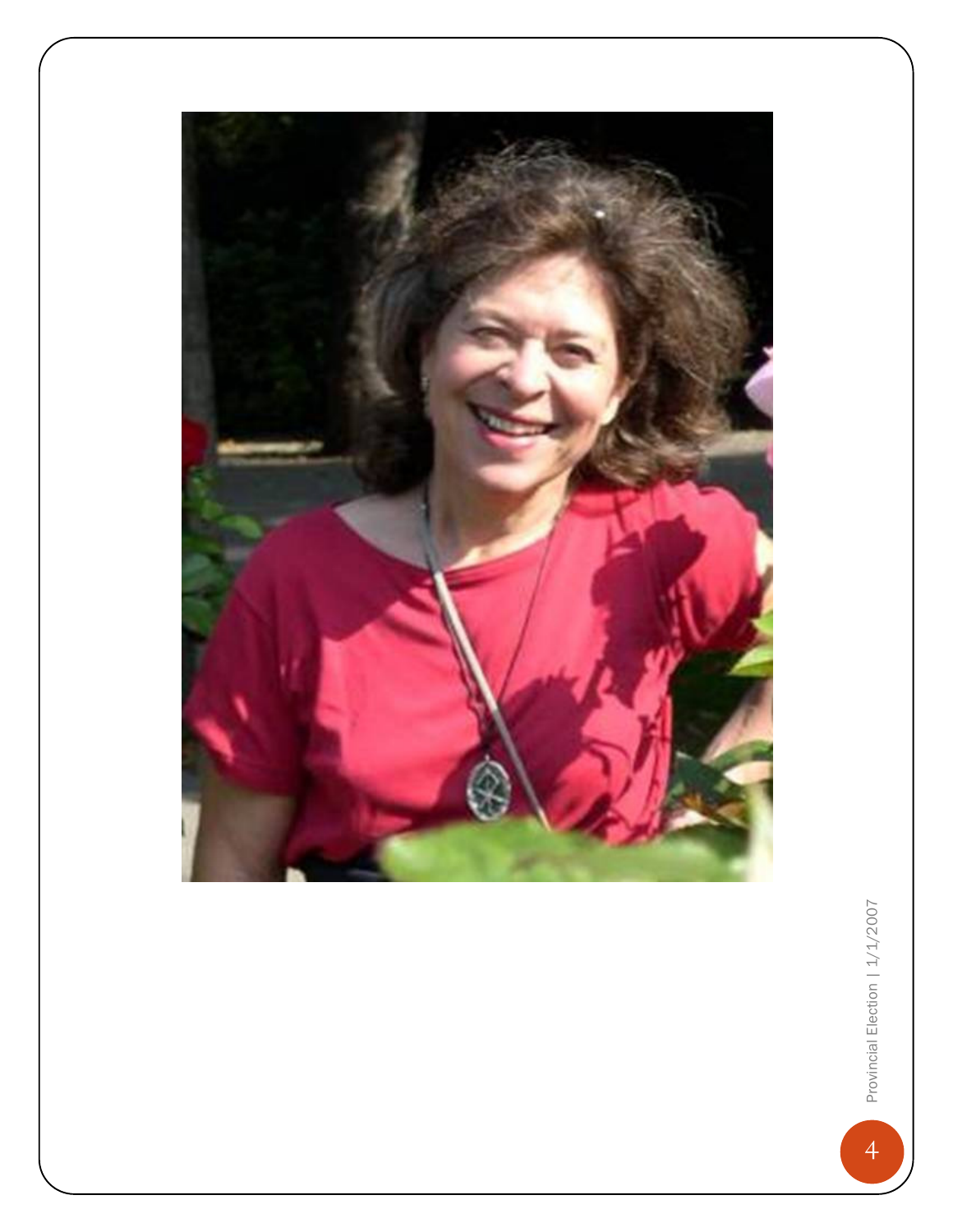

Provincial Election | 1/1/2007 Provincial Election | 1/1/2007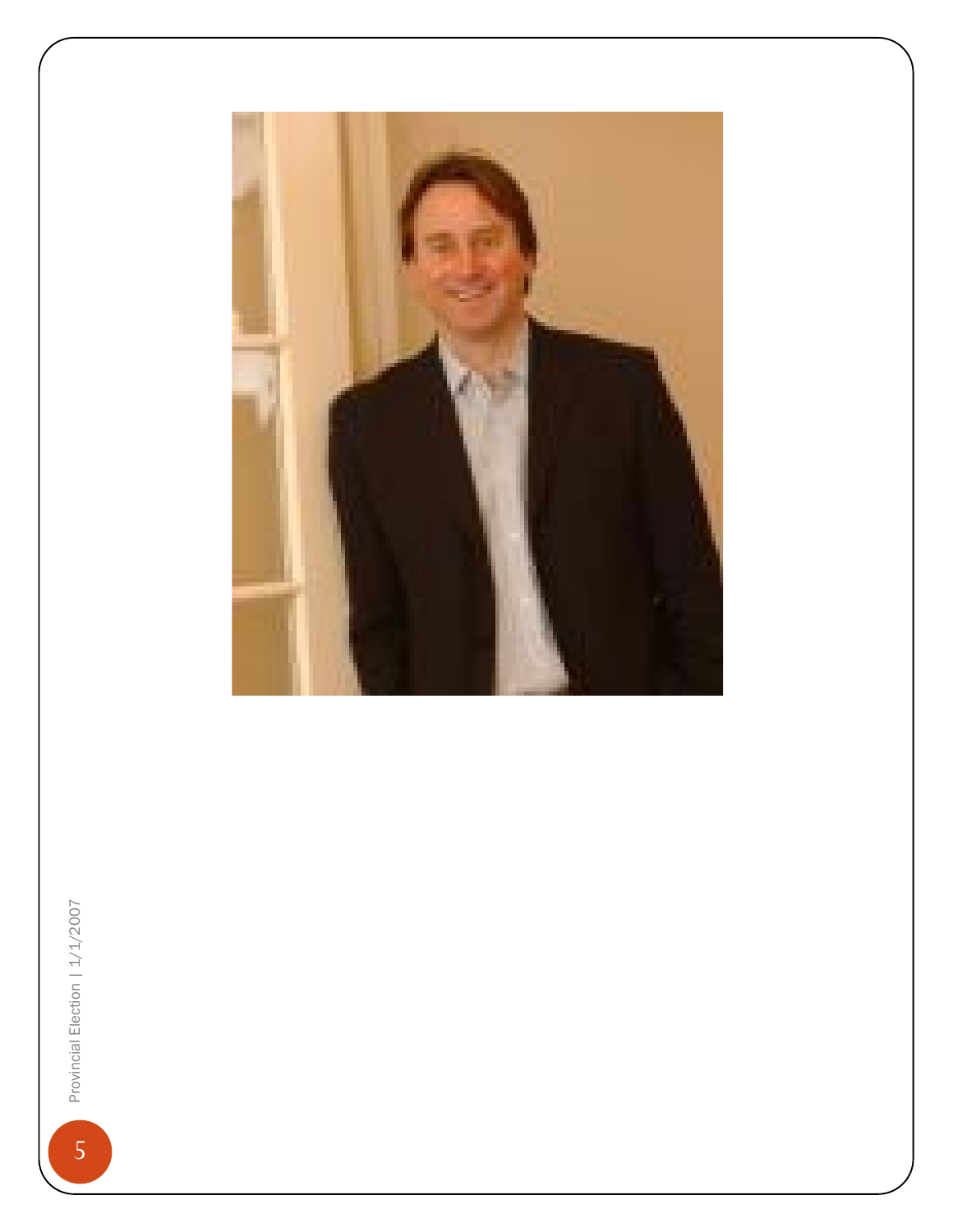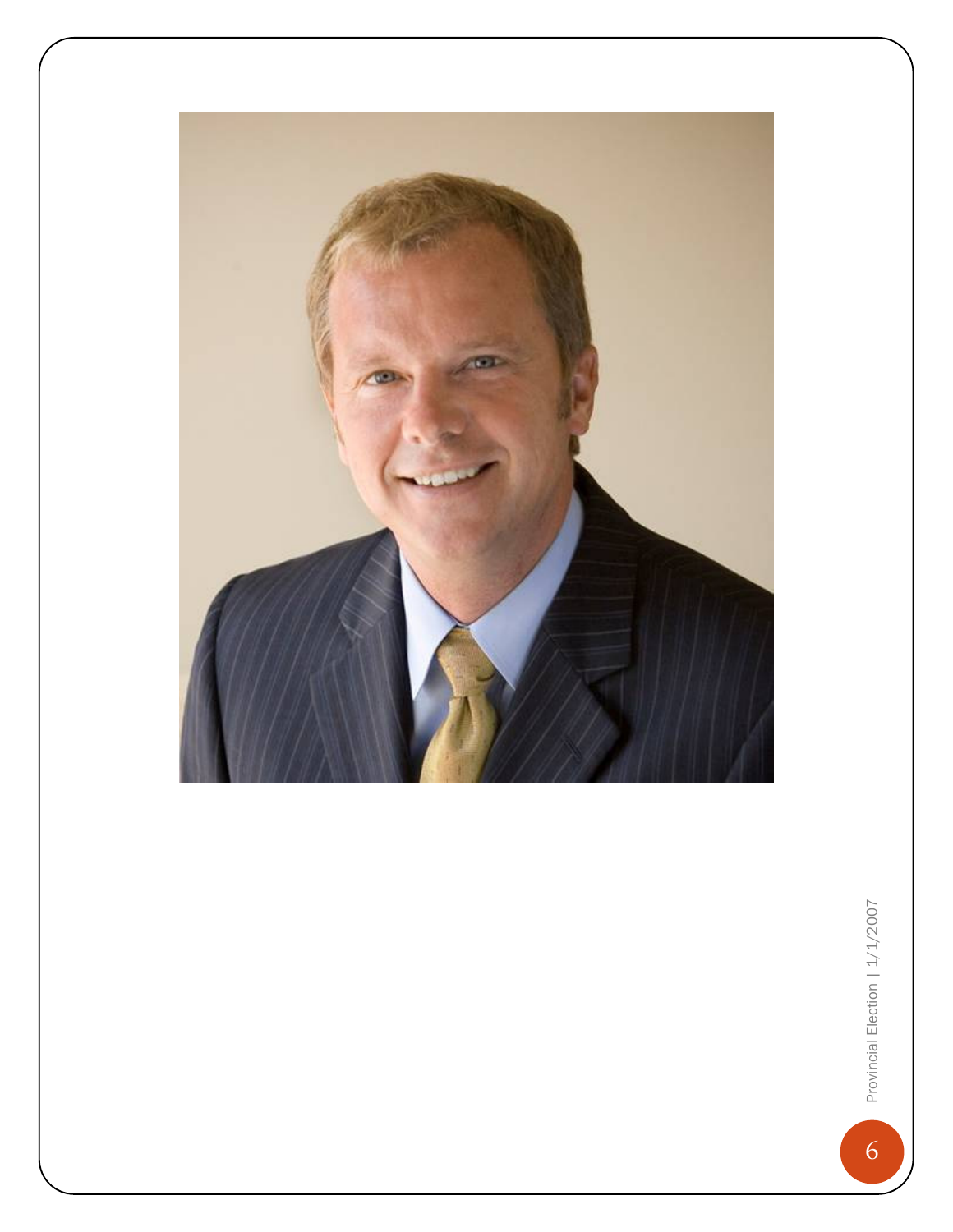### **ELECTION PHOTOS WITH NAMES**



Permission to reproduce image granted by the Saskatchewan New Democrats Website Administrator on October 11, 2007

## Lorne Calvert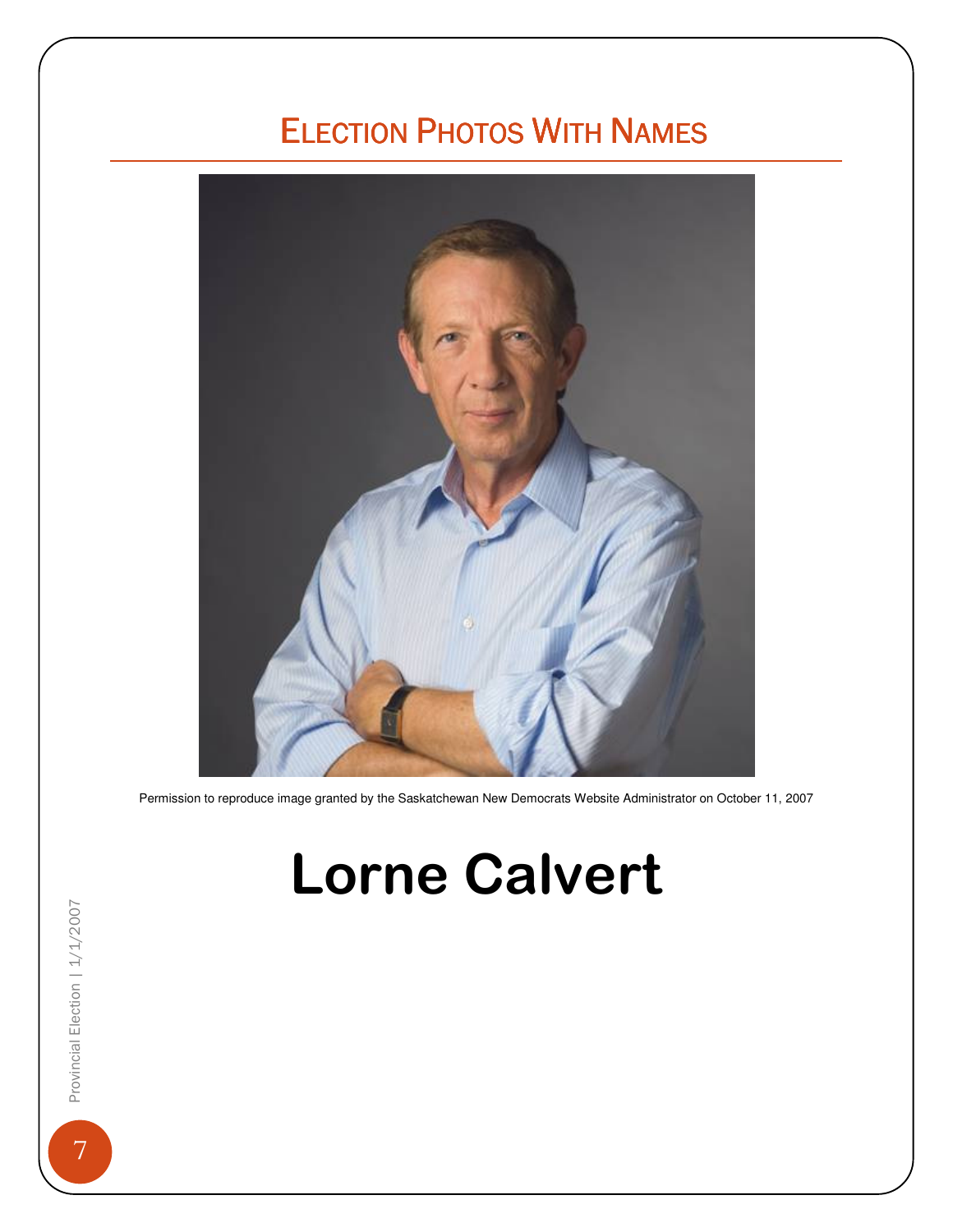

Permission to reproduce image granted by the Green Party Website Webmaster on October 13, 2007

# Sandra Finley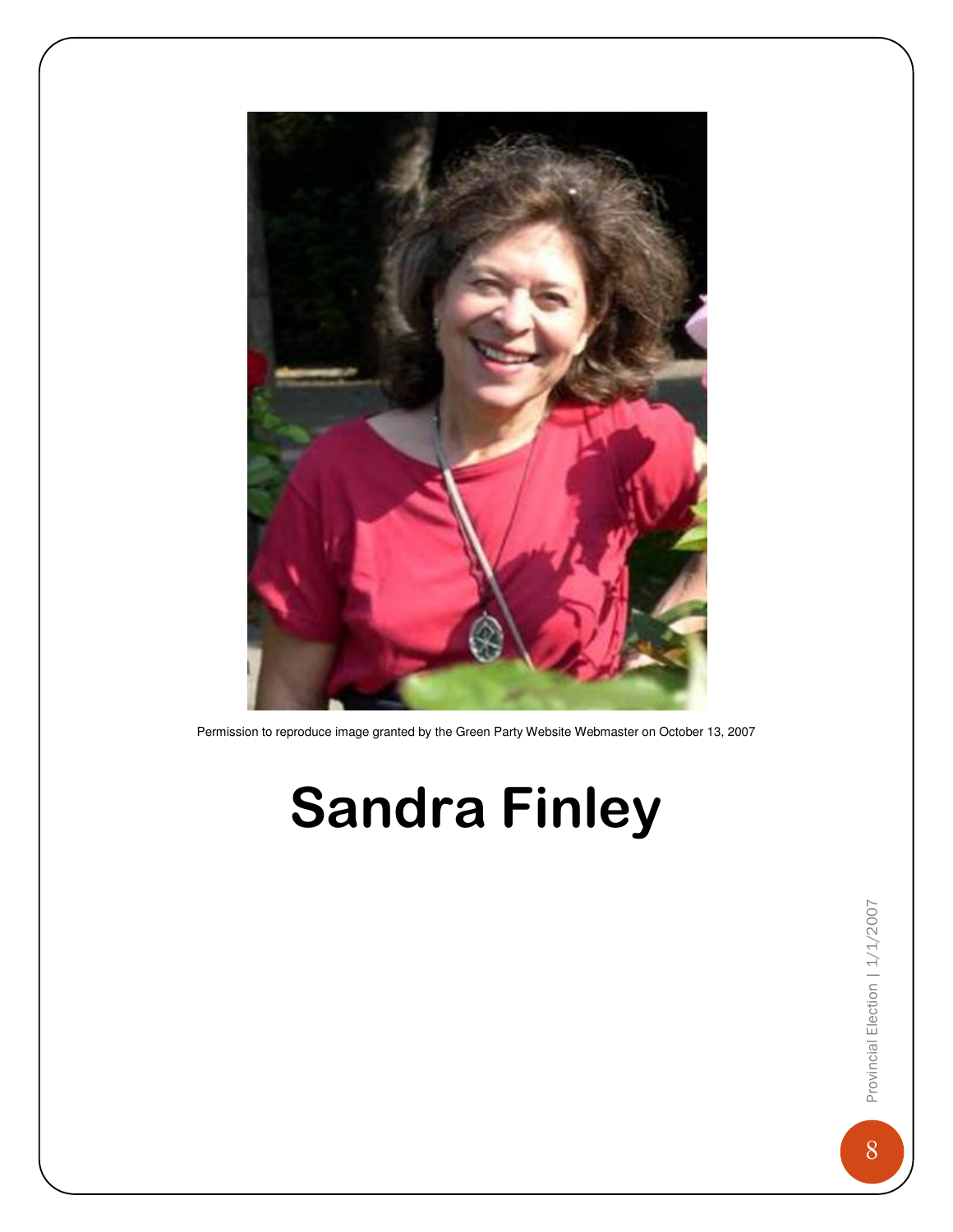

Permission to reproduce image granted by the Assistant to Mr. Karwacki on October 12, 2007

# David Karwacki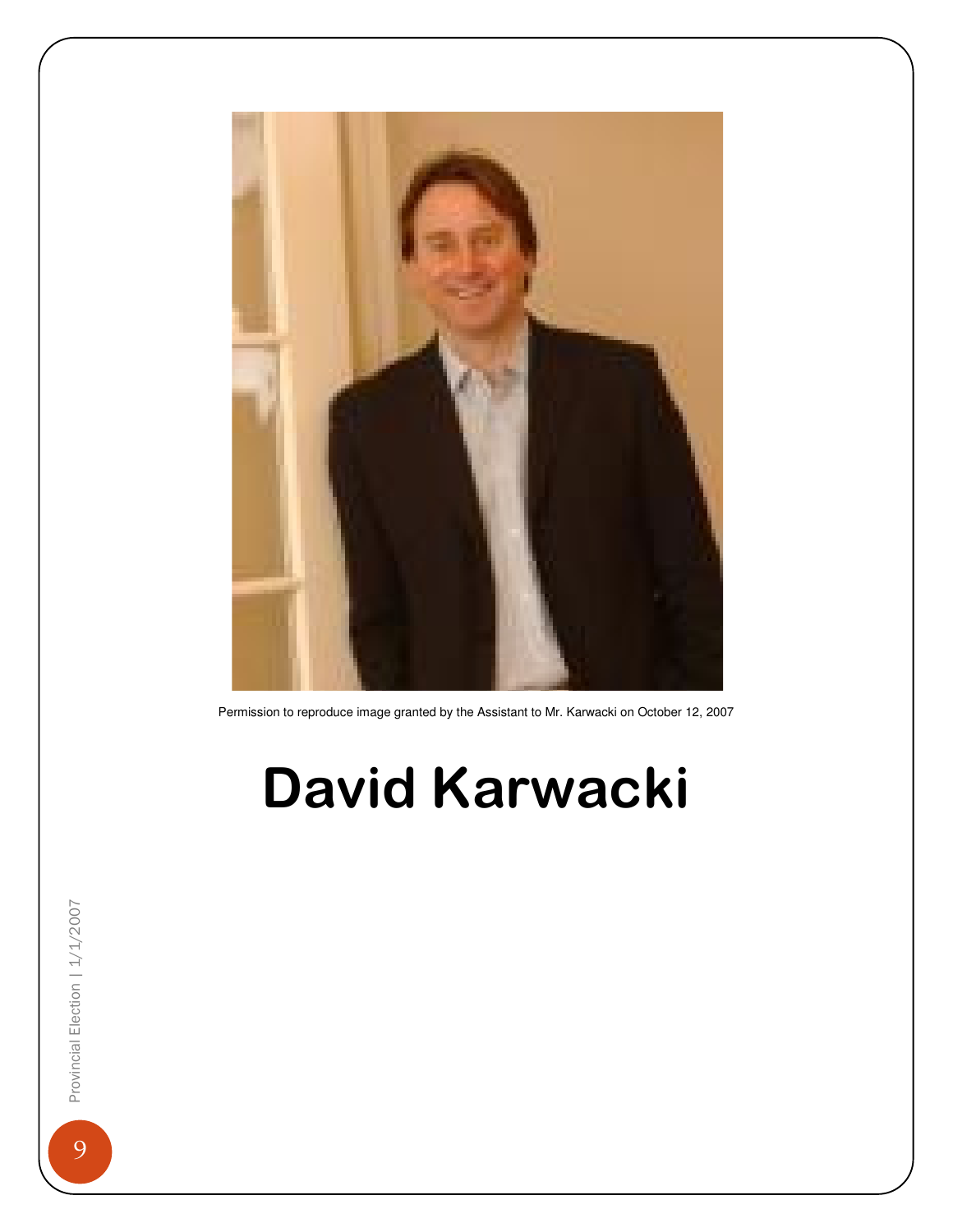

Permission to reproduce image granted by the Saskatchewan Party Website Webmaster on October 11, 2007

# Brad Wall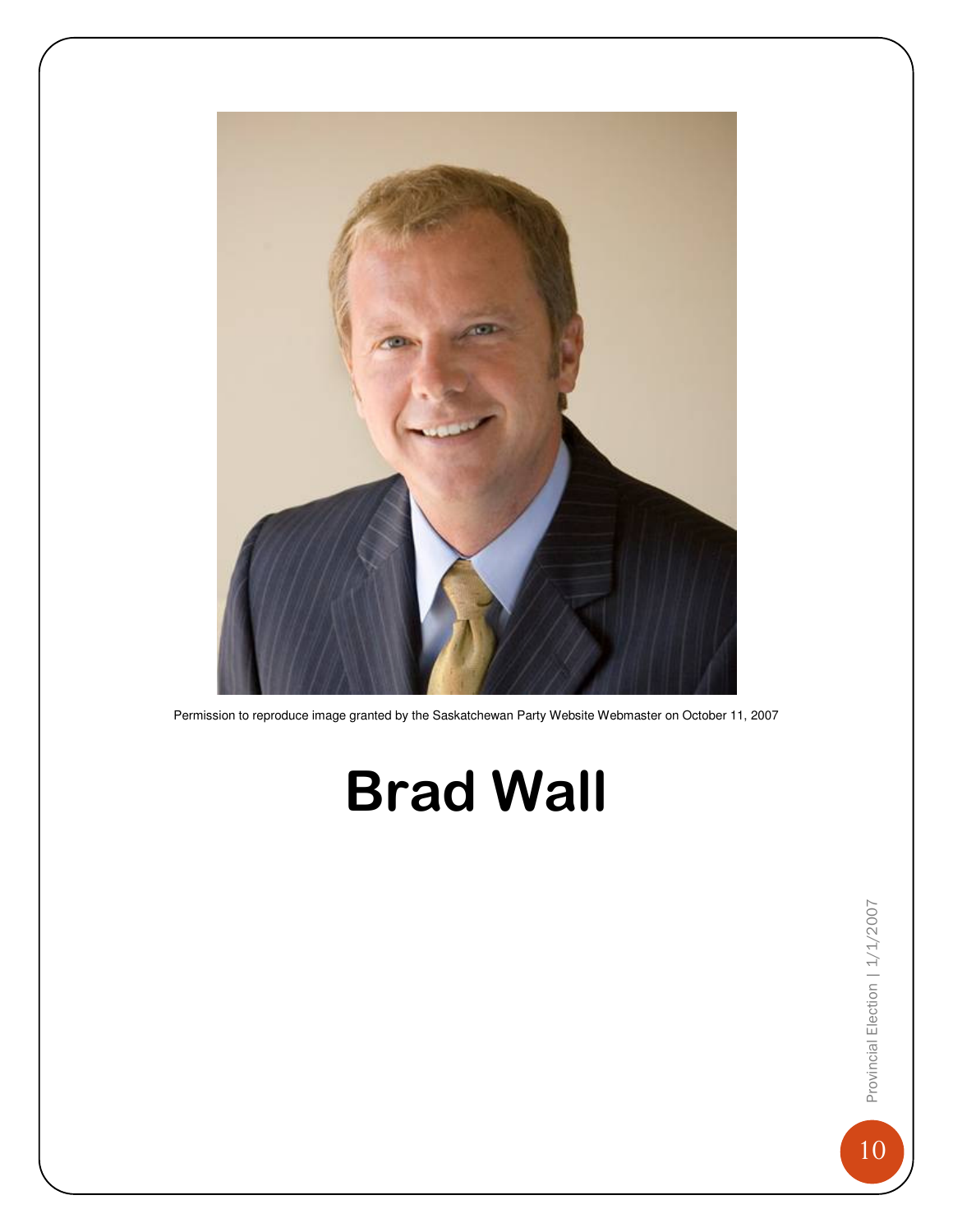| Number of children: ____________ |                                                               |
|----------------------------------|---------------------------------------------------------------|
| <b>Education:</b>                | <u> 1980 - Johann Barn, fransk politik fotograf (d. 1980)</u> |
|                                  |                                                               |
| <b>Political Experience:</b>     |                                                               |
|                                  |                                                               |
|                                  |                                                               |
| (Title of Web site)              |                                                               |
| Publication Date: ______________ |                                                               |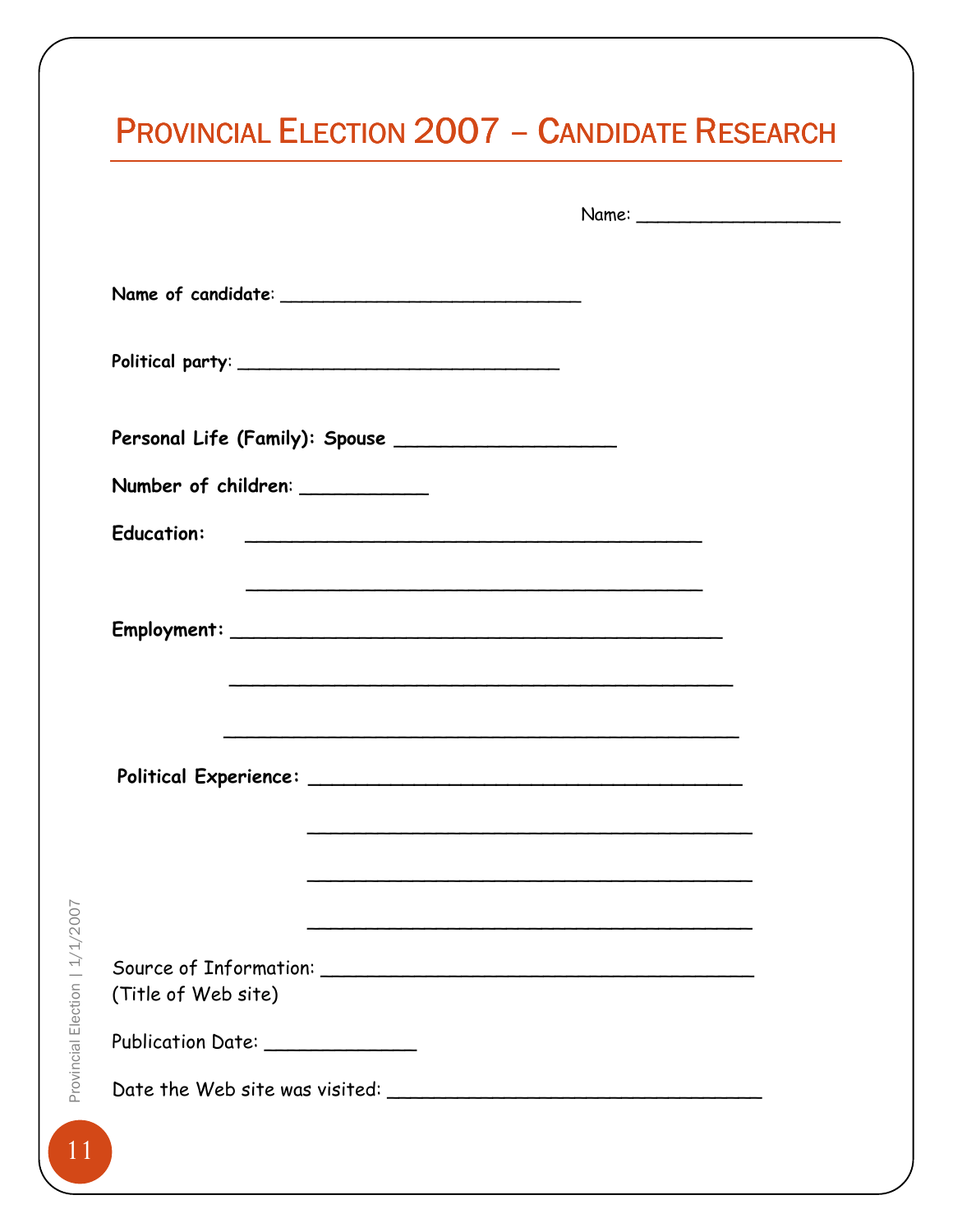### PROVINCIAL ELECTION 2007: POLITICAL PARTY RESEARCH

|                                                                                  | Name: ________________________ |
|----------------------------------------------------------------------------------|--------------------------------|
|                                                                                  |                                |
|                                                                                  |                                |
|                                                                                  |                                |
| Picture of the logo:                                                             |                                |
|                                                                                  |                                |
|                                                                                  |                                |
| Which candidate is representing Prince Albert Carlton? _________________________ |                                |
| Which candidate is representing Prince Albert Northcote?: ______________         |                                |
| What is the party's political platform?:                                         |                                |
| (Other key words could be: policy, issues)                                       |                                |
|                                                                                  |                                |
| $2.$ $\overline{\phantom{a}}$                                                    |                                |
|                                                                                  |                                |
|                                                                                  |                                |
|                                                                                  |                                |
| $5.$ $\overline{\phantom{a}}$                                                    |                                |
| 6.                                                                               |                                |
| 7.                                                                               |                                |
|                                                                                  |                                |
|                                                                                  |                                |
| (Title of the Web site)<br>Publication Date: _____________                       |                                |
| Date the Web site was visited: _____________                                     |                                |
|                                                                                  |                                |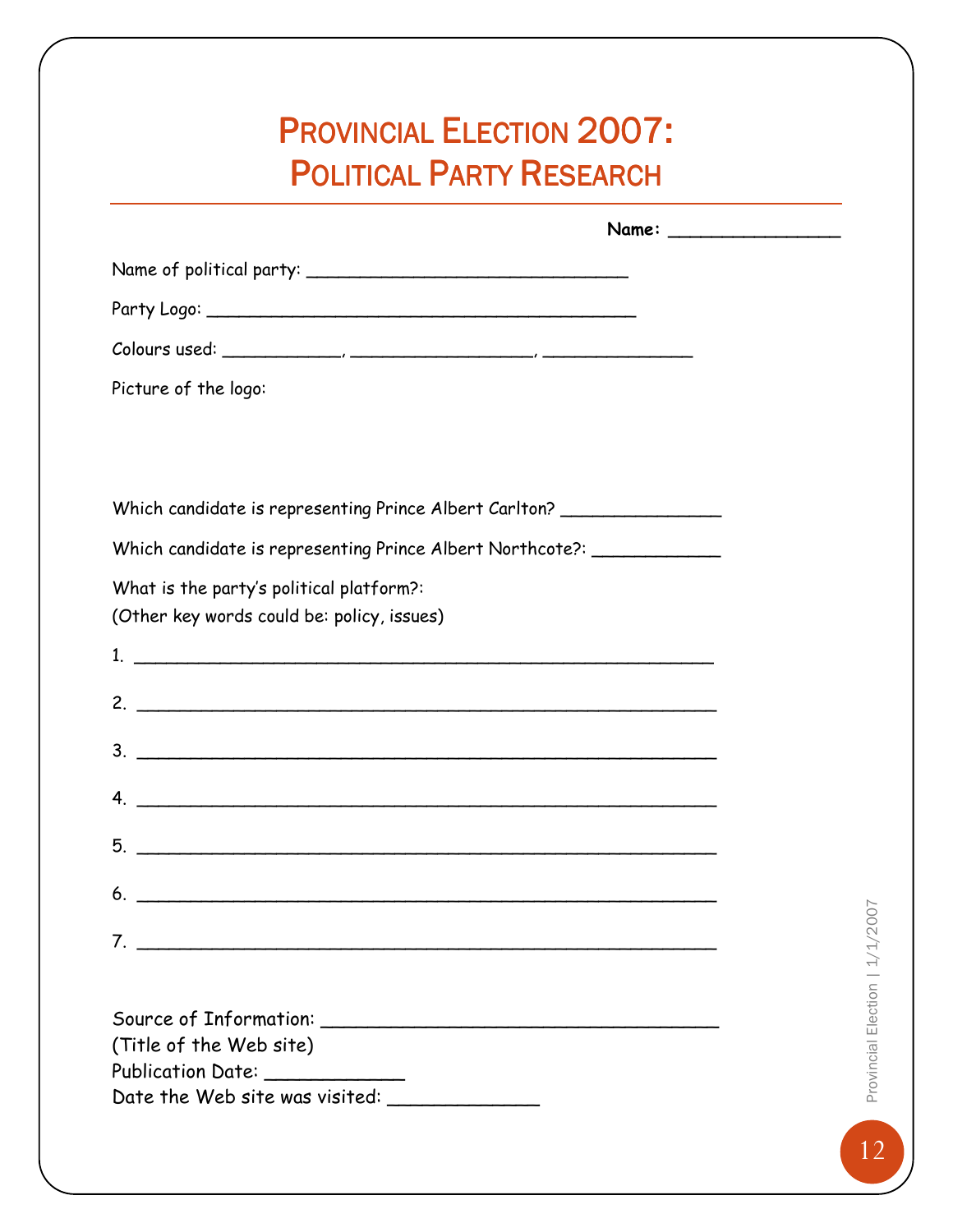### **PROVINCIAL ELECTION 2007: INVENT A POLITICAL PARTY**

| The logo:<br>The political platform of the party:<br>$1.$ $\overline{\phantom{a}}$<br>$3.$ $\overline{\phantom{a}}$<br>4.<br>5.<br>6.<br>7. |  |  |
|---------------------------------------------------------------------------------------------------------------------------------------------|--|--|
|                                                                                                                                             |  |  |
|                                                                                                                                             |  |  |
|                                                                                                                                             |  |  |
|                                                                                                                                             |  |  |
|                                                                                                                                             |  |  |
|                                                                                                                                             |  |  |
|                                                                                                                                             |  |  |
|                                                                                                                                             |  |  |
|                                                                                                                                             |  |  |
|                                                                                                                                             |  |  |
|                                                                                                                                             |  |  |
|                                                                                                                                             |  |  |
|                                                                                                                                             |  |  |